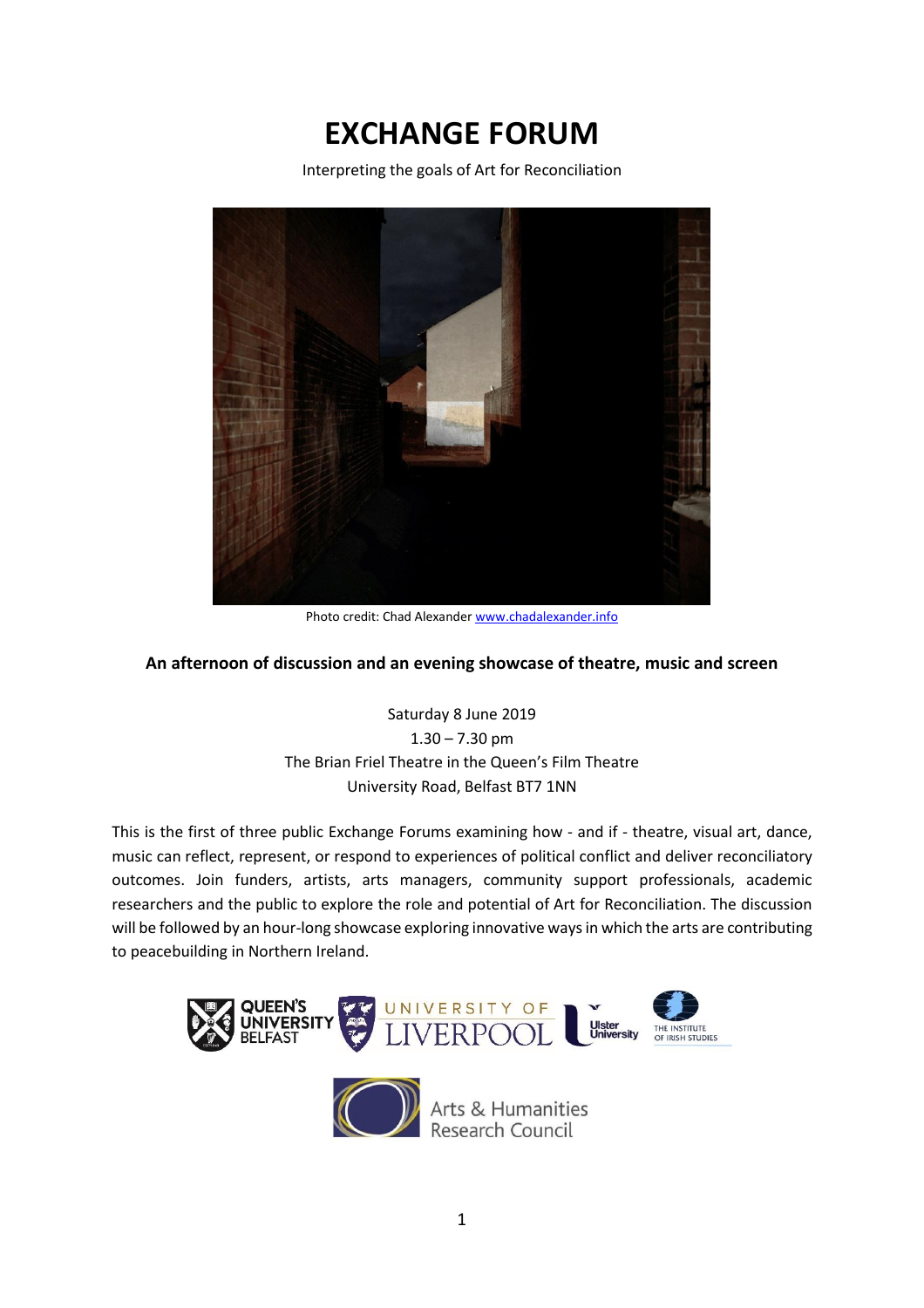### **Art for Reconciliation Research Project**

Art for Reconciliation (AfR) - it is claimed - produces work that reflects, represents, or responds to multiple forms of political conflict in ways that encourage conflict transformation. The University of Liverpool, Ulster University and Queen's University Belfast have received a research grant from the Arts and Humanities Research Council (AHRC) to test the validity of this claim over three-years. We are just completing the first phase of our research. We are hosting the first of our Exchange Forums, which open up critical space for the arts community, including arts producers, artists and audiences, to respond to our research, ask pertinent questions and share insights.

Visit the Art for Reconciliation website at **<http://www.artforreconciliation.org/>**, on Twitter at **[@ArtforReconcil1](https://twitter.com/ArtforReconcil1)**

### **Exchange Forum**

Our research is driven by co-production and engagement. We wish to hear all voices related to Arts for Reconciliation (AfR). Together we will:

- Learn more about the intentions of our research
- Hear findings from our first phase of research, which focuses on what we learnt about the funding of AfR work in NI
- Hear about the way the project has located and researched funding data and how we have conceptualised AfR
- Respond to those findings, help co-produce future research and bring relevant voices to the conversation and debates that concern AfR
- Help develop networks to support future practice
- Hear and feed into our plans for the next phase of the research
- Hear about our interactive website and the plans for it
- Observe and engage with an arts showcase

### **Arts and Humanities Research Council**

The Arts and Humanities investigate the values and beliefs, which underpin both who we are as individuals and how we undertake our responsibilities to our society and to humanity globally. The Arts and Humanities Research Council (AHRC) funds world-class, independent researchers in a wide range of subjects: history, archaeology, digital content, philosophy, languages, design, heritage, area studies, the creative and performing arts, and much more. This financial year the AHRC will spend approximately £98 million to fund research and postgraduate training, in collaboration with a number of partners. The quality and range of research supported by this investment of public funds not only provides social and cultural benefits and contributes to the economic success of the UK but also to the culture and welfare of societies around the globe.

Visit the AHRC website at **[ahrc.ukri.org](https://ahrc.ukri.org/)**, on Twitter at **[@ahrcpress](https://twitter.com/ahrcpress)**, and on Facebook search for the **[Arts and Humanities Research Council](https://www.facebook.com/artsandhumanitiesresearchcouncil)**, or Instagram at @ahrcpress.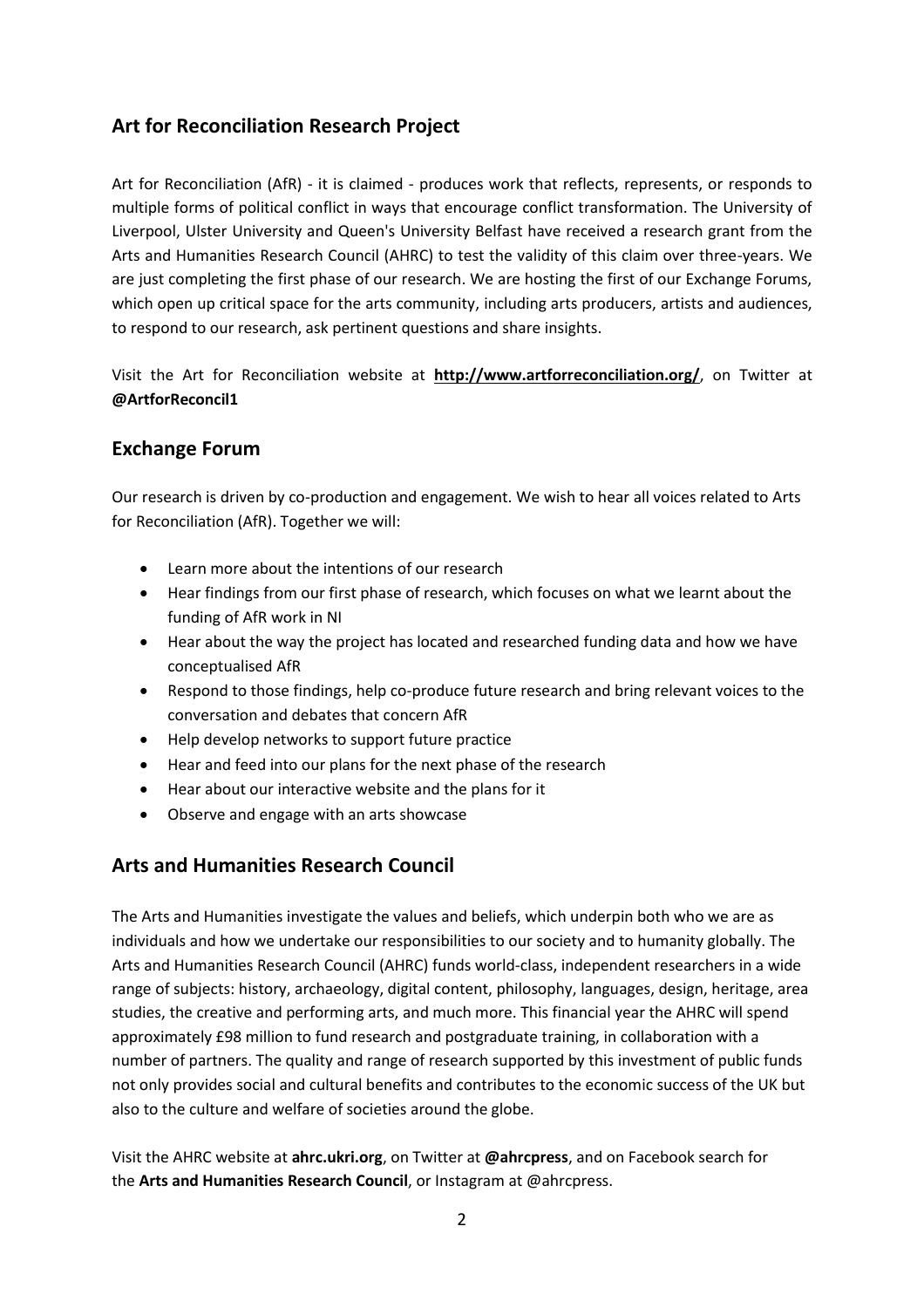# **Schedule of Activities**

| 1.30 | Registration                 | <b>Tea and Coffee</b>                             |
|------|------------------------------|---------------------------------------------------|
| 2pm  | What are our intentions of   | Pete Shirlow, Principal Investigator, Arts for    |
|      | researching Art for          | Reconciliation research team and Director at      |
|      | Reconciliation?              | the University of Liverpool's Institute of Irish  |
|      |                              | <b>Studies</b>                                    |
| 2:15 | Data, Practitioners          | Peter Campbell and Sarah Jankowitz, co-           |
|      | Perspectives and Concepts    | Investigators, Arts for Reconciliation research   |
|      |                              | team                                              |
| 3.15 | Co-producing Research: A     | Tori Durrer (co-Investigator Arts for             |
|      | roundtable discussion led by | Reconciliation research team) with Eamonn         |
|      | Tori Durrer and members of   | Baker, Maggie Cronin, Sarah Feinstein, Ali        |
|      | the AfR Research Advisory    | Fitzgibbon, Jennifer Goddard, Paula McFetridge    |
|      | Committee                    | and Hugh Odling-Smee                              |
|      |                              |                                                   |
| 4.30 | The AfR Project website      | Pauline Hadaway (AfR Administrator) and           |
|      |                              | Simon Hagan (AfR website designer)                |
|      |                              | http://pixeldub.net/                              |
| 5pm  | <b>Buffet</b>                | Café Krem https://cafekrem.squarespace.com/       |
| 6pm  | Showcase                     | Paula Carson, James Doran, Vincent Higgins        |
|      |                              | and Simon Sweeney performing extracts from        |
|      |                              | Green and Blue by Laurence McKeown and A          |
|      |                              | Queer Ceili at the Marty Forsythe by Dominic      |
|      |                              | Montague. Produced by Kabosh Theatre,             |
|      |                              | directed by Paula McFetridge.                     |
|      |                              |                                                   |
|      |                              | Film examples from work created by The            |
|      |                              | Playhouse Theatre and Peacebuilding               |
|      |                              | Academy. Film extracts from <i>Don't Shoot my</i> |
|      |                              | Wanes, Shoot me, Shantallow Community Arts        |
|      |                              | and Unlocking by Raymond Watson.                  |
|      |                              | Music from Beyond Skin.                           |
| 7pm  | Wine reception               |                                                   |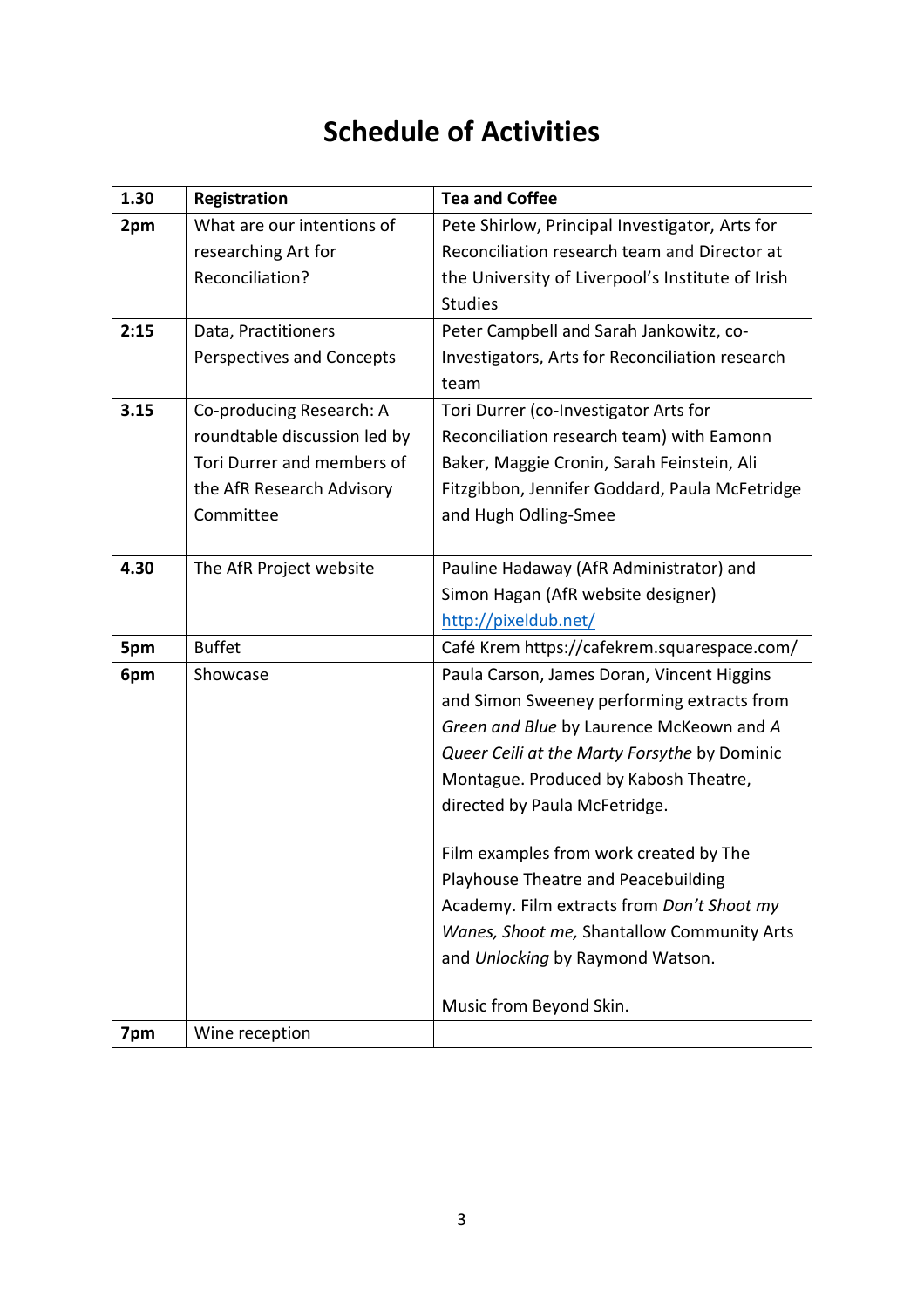## **Showcase**

## **Theatre and Peacebuilding Academy**

The Derry Playhouse in partnership with Holywell Trust, Thomas D'Arcy McGee Foundation and Queens University Belfast received significant funding from the EU Peace IV to deliver the Theatre and Peacebuilding Academy starting January 2018 - June 2020. The 2.5-year project is being delivered in locations throughout Northern Ireland and the Border Counties. The Theatre Peace Building Academy draws from this previous work and will programme national / international theatre artists with significant experience of using arts activity in areas of conflict & post conflict to promote healing and reconciliation. Today's information exchange will include extracts from two of the projects supported by the Academy:

**Forgive Me Not -** A short film directed by Conan McIvor and written by Michael J Daly.

In contemporary Northern Ireland, many of those personally affected by the Troubles are reaching old age. At the heart of "Forgive Me Not" lies a series of profound propositions: can a post-conflict society truly heal without atonement; can those who repent find forgiveness when victims' memories are failing; is it imperative that victims forgive in order to heal; and, is truth mandatory? "Forgive Me Not" explores these questions.

#### **TURF**

*Old Ground Buried Stories Deep Roots The earth beneath our feet takes no sides.*

"Turf" was an evocative dance theatre production which explored our troubled past through a fusion of music by Keith Acheson and original poetry by Maria McManus performed by a professional and community cast.

Visit the Theatre and Peacebuilding Academy website at

**<https://www.derryplayhouse.co.uk/content/theatre-peace-building-academy/82>**, on Twitter at [@PlayhouseDerry](https://twitter.com/PlayhouseDerry) and on Facebook search for **[PlayhouseDerry](https://www.facebook.com/playhousederry)**

## **Kabosh**

Founded in 1994, Kabosh is committed to challenging the notion of what theatre is and where it takes place. The company aims to reinvent the ways in which stories are told, commissioning new writing and devising work for site-specific environments and installation. This evening's performances feature extracts from two of their current productions performed by Paula Carson, James Doran, Vincent Higgins and Simon Sweeney and directed by Paula McFetridge: *Green and Blue* by Laurence McKeown and A *Queer Cȇilí at the Marty Forsythe* by Dominic Montague.

Visit the Kabosh website at **<http://www.kabosh.net/>**, on Twitter at **[@KaboshTheatre](https://twitter.com/KaboshTheatre)**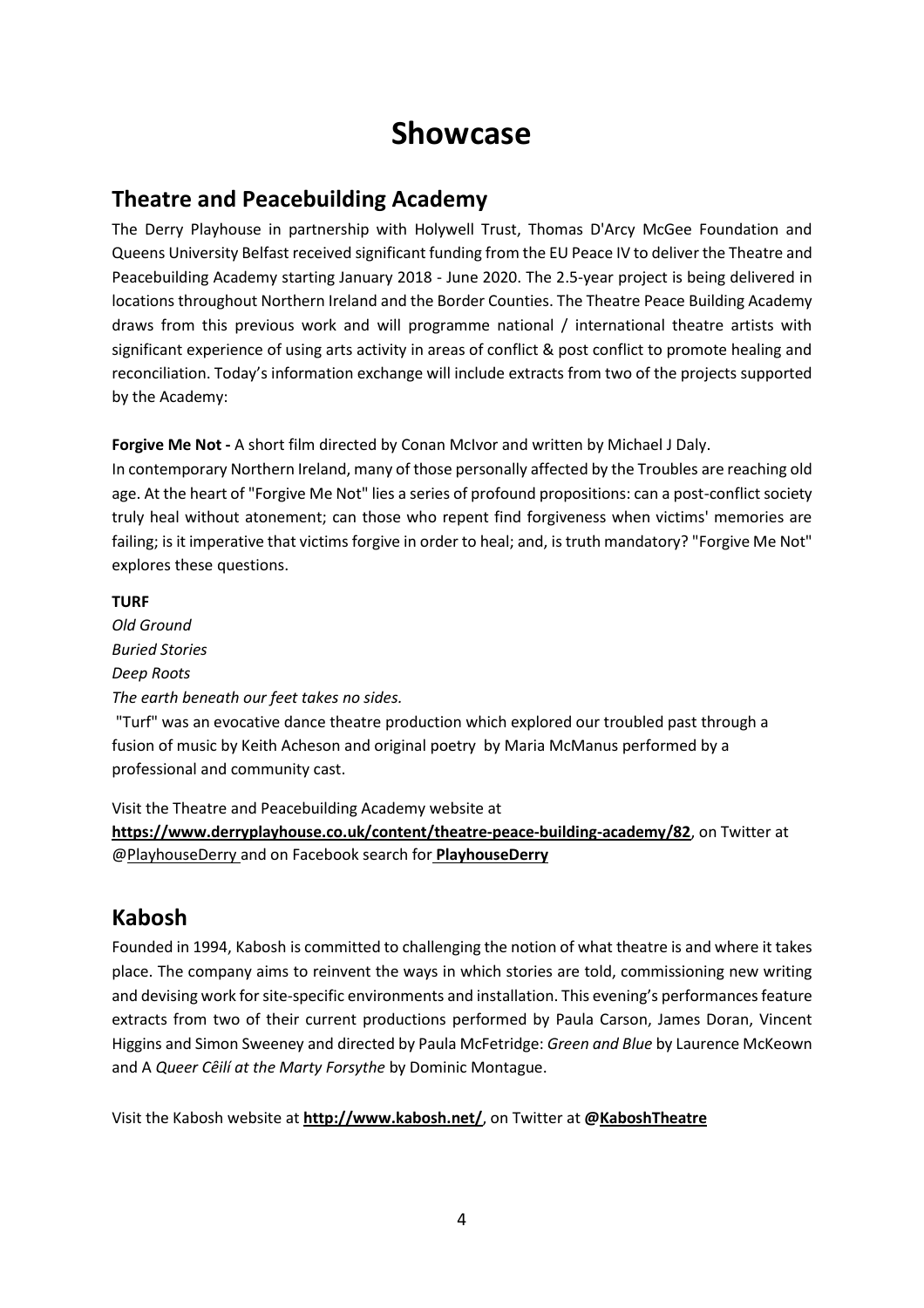## **Raymond Watson**

Born in 1958, Raymond is an artist with direct experience of political conflict. He has produced a substantial body of work that is influenced by culture, conflict and human rights issues. This art is influenced heavily by the recent political conflict in the north of Ireland and around the globe. Today he will speak about *Unlocked*, a sound installation originally created for the Liverpool University Irish Studies Institute commemoration of the 25th anniversary of the Good Friday Agreement. Visit Raymond Watson's website at **<http://irishartworld.com/index.htm>**

### **Studio 2/ Greater Shantallow Community**

Studio 2 is one of Ireland's best loved Arts centres bringing the Arts to the Greater Shantallow area and beyond. Studio 2's artistic policy places the Arts at the heart of our Social, Economic and creative life. Core values:

- Community 'Art Reaching Communities' 'Sense of Belonging'
- Create 'Bring to Being'
- Connect 'Inclusive, supporting and nurturing environment'
- Inspire 'Invigorate and enhance'
- Educate 'Learning Creative and Cultural Expression

### **Beyond Skin**

Beyond Skin was founded in 2004 by musician and community/development aid worker Darren Ferguson. Northern Ireland has suffered from a negative stereotype regarding the sectarian conflict for many years. A damaging blow came in 2004 when Belfast hit the headlines on an international scale as the 'Race-Hate capital of Europe'. During this time Darren was working for Concern Worldwide with friends who shared his interest in music from around the world and Global Education. It was then he recognised that if the Arts enabled access to Global Education it could assist greatly in addressing local issues of sectarianism and racism.

Visit the Beyond Skin website at **[http://www.beyondskin.net](http://www.beyondskin.net/)**/, on Twitter at **[@BeyondSkin](https://twitter.com/BeyondSkin)** and on Facebook search for **[BeyondSkinMedia](https://www.facebook.com/BeyondSkinMedia/)**

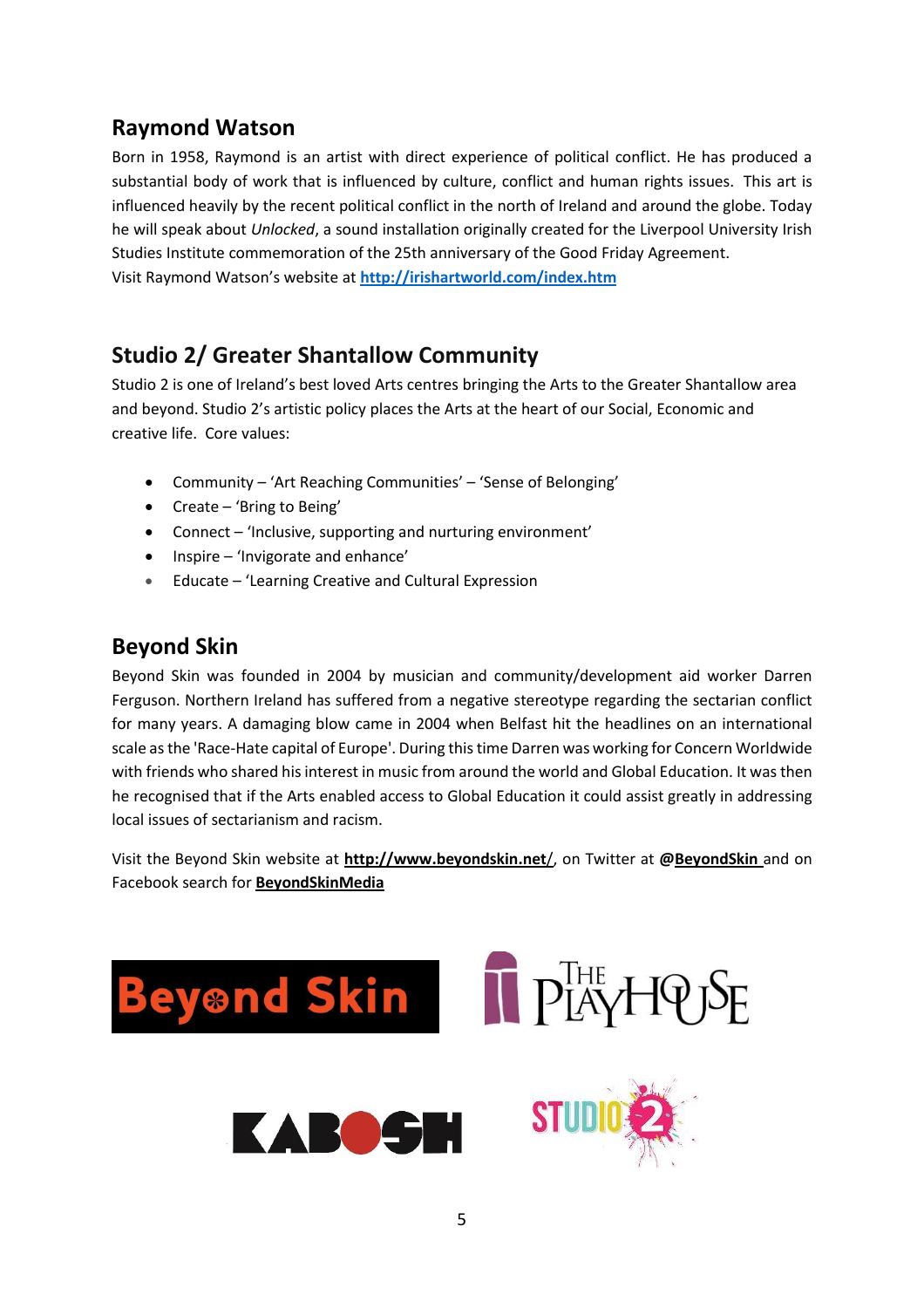# **Art for Reconciliation research team**

Professor Peter Shirlow (FaCSS) is Director at the University of Liverpool's Institute of Irish Studies. He was formerly the Deputy Director of the Institute for Conflict Transformation and Social Justice, QUB. He is the Independent Chair of the OFMDFM Employers' Guidance on Recruiting People with Conflict-Related Convictions Working Group and a board member of the mental health charity Threshold. He is a Visiting Research Professor at the Senator George J. Mitchell Institute for Global Peace, Security and Justice. He sits on the editorial boards of Irish Political Studies and International Planning Studies. Professor Shirlow has undertaken conflict transformation work in Northern Ireland and has used that knowledge in exchanges with governments, former combatants and NGOs in the former Yugoslavia, Moldova, Bahrain and Iraq, He has also presented talks to members of the US Senate and House of Representatives and is a regular media contributor.

**Dr Peter Campbell** is a senior lecturer in Sociology and Social Policy at the University of Liverpool, leading the department's provision of quantitative research methods training. His wider teaching and research is focussed specifically on the use of methods in the field of cultural policy, and this is the focus of a range of publications including his 2019 monograph '*Persistent Creativity: Making the case for art, culture and the creative industries'*, published by Palgrave. His research in this field has involved projects considering the London 2012 Cultural Olympiad, Sistema England, and the European Capital of Culture programme.

**Dr Victoria Durrer** is a Senior Lecturer in Arts Management and Cultural Policy at Queen's University Belfast. Her research traverses the areas of arts management and cultural policy practice and stresses their interconnection. She investigates what and how particular individuals, groups and cultural forms are included and / or excluded in the practices and policies of international, national and local cultural institutions, government and quasi-state bodies. Developing research projects with stakeholders is key to her approach. She is co-founder of the [Cultural Policy Observatory Ireland](http://www.culturalpolicyireland.org/) and an editor of the *Irish Journal of Arts Management and Cultural Policy*. Contributor and co-editor of the *Routledge Handbook of Global Cultural Policy,* her most recent publication, *Managing Culture: Reflecting on Exchange in Global Times*, is due out in the [Palgrave Sociology of the Arts.](https://www.palgrave.com/gp/series/15469)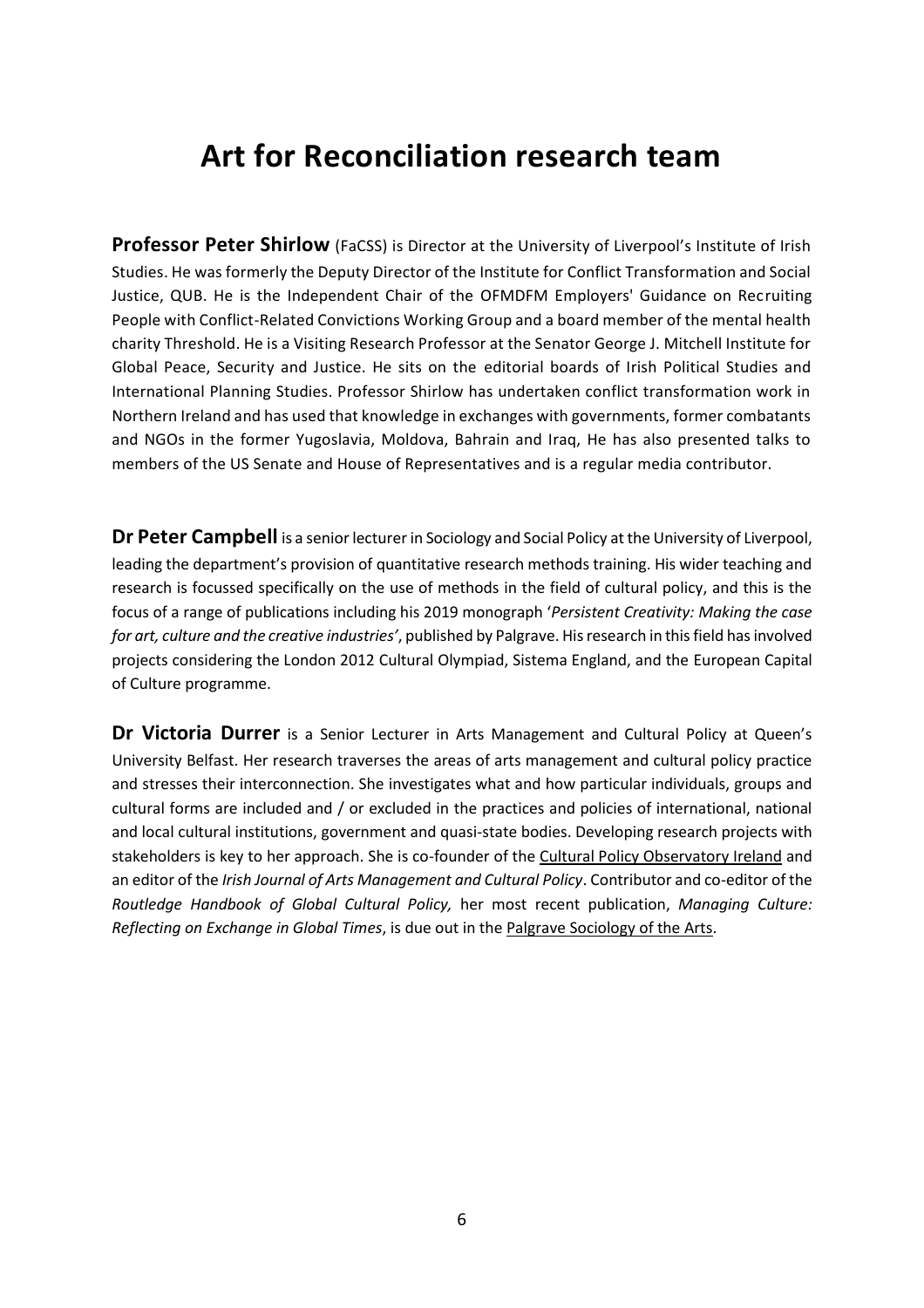**David Grant** is a Senior Lecturer in Drama in the School of Creative Arts at Queen's University, Belfast, where has worked since 2000. A former Managing Editor of Theatre Ireland magazine, Programme Director of the Dublin Theatre Festival, and Artistic Director of the Lyric Theatre, Belfast, he continues work as a theatre director alongside his academic work, having recently directed revivals of Owen McCafferty's *Mojo Mickybo* for Bedlam Theatre Company, Patrick McCabe's *Frank Pig Says Hello!* For An Grianan Theatre, and *Oscar Wilde at Home*, a site-specific event in Florence Court House in Enniskillen for the Wilde Weekend. He has a long association with youth and community-based arts, most recently devising *Days in the Bay* with the Tiger's Bay Men's Group in Belfast. Publications include *Playing the Wild Card* for the Community Relations Council, and *The Stagecraft of Brian Friel* for Greenwich Exchange Books. He was director of the 1st Brian Friel Summer School, which took place in August 2015 in Redcastle, Donegal.

**Pauline Hadaway** is a Research Administrator, Arts for Reconciliation research team. Pauline has worked in arts and education since 1990 and was director of Belfast Exposed Photography between 2000 and 2013. In her doctoral research at the University of Manchester, Pauline is currently exploring different uses of arts, heritage and culture as tools for peace building and economic and social reconstruction in Northern Ireland. Publications include, *'Re-imagining Titanic, re-imaging Belfast'* in *Relaunching Titanic: memory and marketing in the 'post -conflict city', Routledge, 2013* and '*Escaping the Panopticon'* in *Photography Reframed: visions in photographic culture,* I.B. Tauris, 2018.

**Dr Sarah Jankowitz** is a Research Associate at the University of Liverpool's Institute of Irish Studies, and joins Queen's University Belfast as a Lecturer in Criminology in summer 2019. Her interests revolve around how societies respond to and resolve complex legacies of violent conflict, which she has explored both through academic research and as a practitioner working for the grassroots peacebuilding organisation Healing Through Remembering. Her research is presented in a new book *The Order of Victimhood: Violence, Hierarchy and Building Peace in Northern Ireland* (2018 Palgrave, Compromise After Conflict Series).

**Dr Matt Jennings** is Lecturer in Drama at Ulster University. Originally from Sydney, Matt has worked as a performer, writer, director and facilitator in Australia, Ireland, UK, Italy, Morocco and France. He has been based in Northern Ireland since 2001, where his experience of working in applied drama and conflict transformation has informed his research, practice and teaching. In 2010, Matt completed a PhD on the impact of community drama in Northern Ireland since 1998. He has also provided professional development for community and health workers and is conducting research in the fields of Arts in Health and Arts Management.

**Dr Des O'Rawe** is a Senior Lecturer in the School of Arts, English and Languages at Queens University Belfast. He chiefly lectures on comparative and interdisciplinary approaches to the study of film. His recent publications include *[Regarding the Real: Cinema, Documentary, and the Visual Arts](http://www.manchesteruniversitypress.co.uk/cgi-bin/indexer?product=9780719099663)*; and *[Post-Conflict Performance, Film, and Visual Arts: Cities of Memory](http://www.palgrave.com/us/book/9781137439543#aboutBook)* (with Mark Phelan). He has published in journals such as *Film Quarterly*, *Studies in Documentary Film*, *Screen*, *Quarterly Review of Film and Video*, *Kinema*, *Literature/Film Quarterly*, and *Screening the Past*. He is currently co-editing the *Cinema Aesthetics* series, and continues to publish on aspects of Irish film, visual culture, and contemporary literature.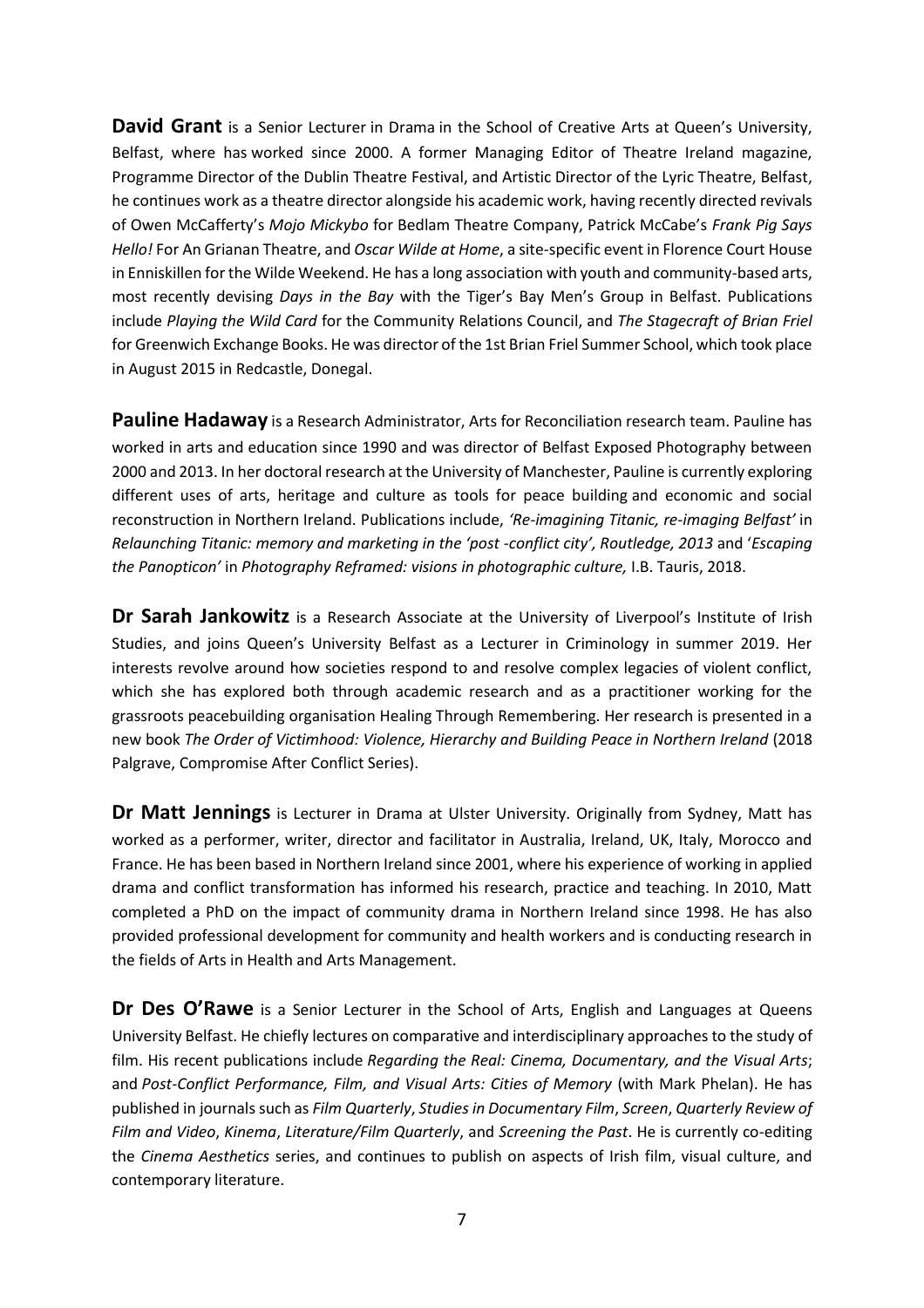# **Co-facilitators**

**Eamonn Baker** was born 1951 and reared in Creggan Estate (Derry) an area once frequently referred to as a Nationalist/Republican ghetto of Northern Ireland and now tragically back in the news. He is manager with peace building organization, *Towards Understanding and Healing* in his native city encouraging "deep listening" to the diverse stories arising from the conflict here in these islands. He is the editor of a number of publications including *Remembering - Our Shared Legacy from the First World War* (2009) and *To tell you the truth…* (2015), twenty-two diverse stories emerging from conflict here.

**Maggie Cronin** is an actor, writer and director. Her career has spanned many genres with numerous TV, film, stage, radio and voice over credits. Highlights include appearing in the Academy Award winning short film *The Shore* and she has appeared on London's West End and on Broadway. Maggie's full performance CV can be seen at: **[https://www.spotlight.com/interactive/cv/1710-1209-](https://www.spotlight.com/interactive/cv/1710-1209-1357) [1357.](https://www.spotlight.com/interactive/cv/1710-1209-1357)** She has written a number of plays and screenplays, including her one-woman play, *A Most Notorious Woman***,** which won the Stewart Parker Trust/BBC Radio Drama Award and toured extensively across the UK, Ireland and the USA. (Published by Lagan Press). With Carol Moore, she cowrote *Shrieking Sisters***:** a history of Ireland's suffragettes. The show tours arts centres, theatres and community groups. Maggie is a PhD candidate in her first year, researching "The lived experiences and unique challenges for women working in the theatre sector in Northern Ireland" (Supervisors: Dr. Aoife McGrath and Dr. Victoria Durrer).

**Dr Sarah Feinstein** holds an MA in Creative and Critical Analysis from Goldsmiths University London and received her PhD in Arts Management and Cultural Policy from the University of Manchester. Her research practice is concerned with culture as a site of power and social justice. She has worked in the cultural sector for over twenty years, including as a museum specialist in the Repatriation Office at the Smithsonian, a collections assistant at the Women's Art Library in London and a researcher at the Prisons Memory Archive in Belfast. Sarah is currently working as a lecturer in museology at the University of Manchester.

Ali FitzGibbon is a lecturer in Creative and Cultural Industries Management at Queen's University Belfast (where she has been a teaching associate on the MA in Arts Management and Cultural Policy since 2012). She has successfully combined research in arts management with independent producing, programming and consultancy in the arts and cultural sector in Ireland and the UK, blending her 25+ years of experience as a programmer and producer, principally in theatre, international festivals, outdoor and youth arts, and work as an advisor in the voluntary and policy sectors. She completed her doctoral thesis in December 2018 and her research focuses on themes of cultural leadership and creative labour (particularly the role of artists), and the application of non-profit management practices, strategic planning and decision-making in the cultural sector. Ali is on the editorial board of the Irish Journal of Arts Management and Cultural Policy.